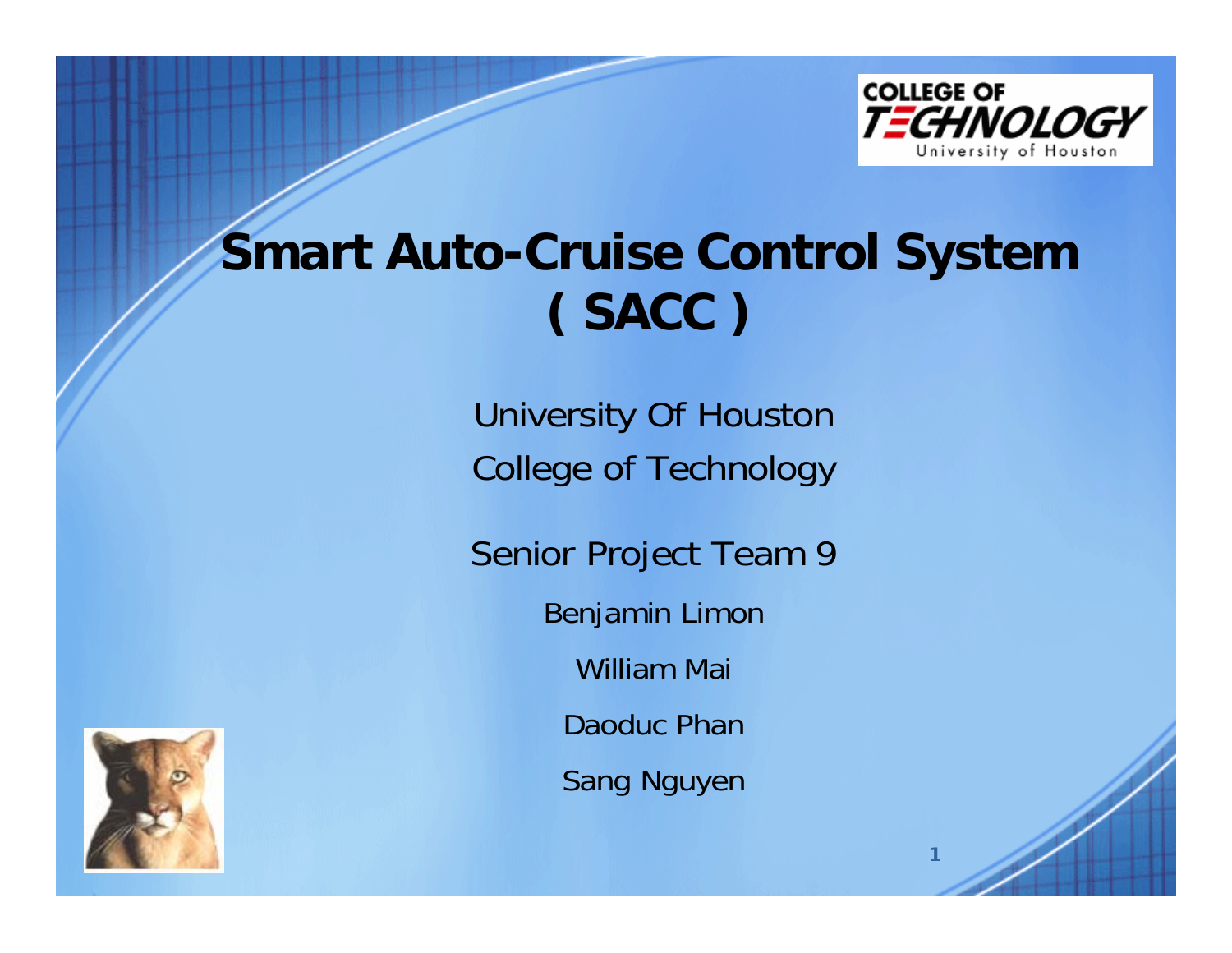## **Comfort in a Box**

- - Would you like to just steer you car and let the cruise control automatically adjust the speed for you?
- $\blacksquare$  How about letting SACC control it for you?

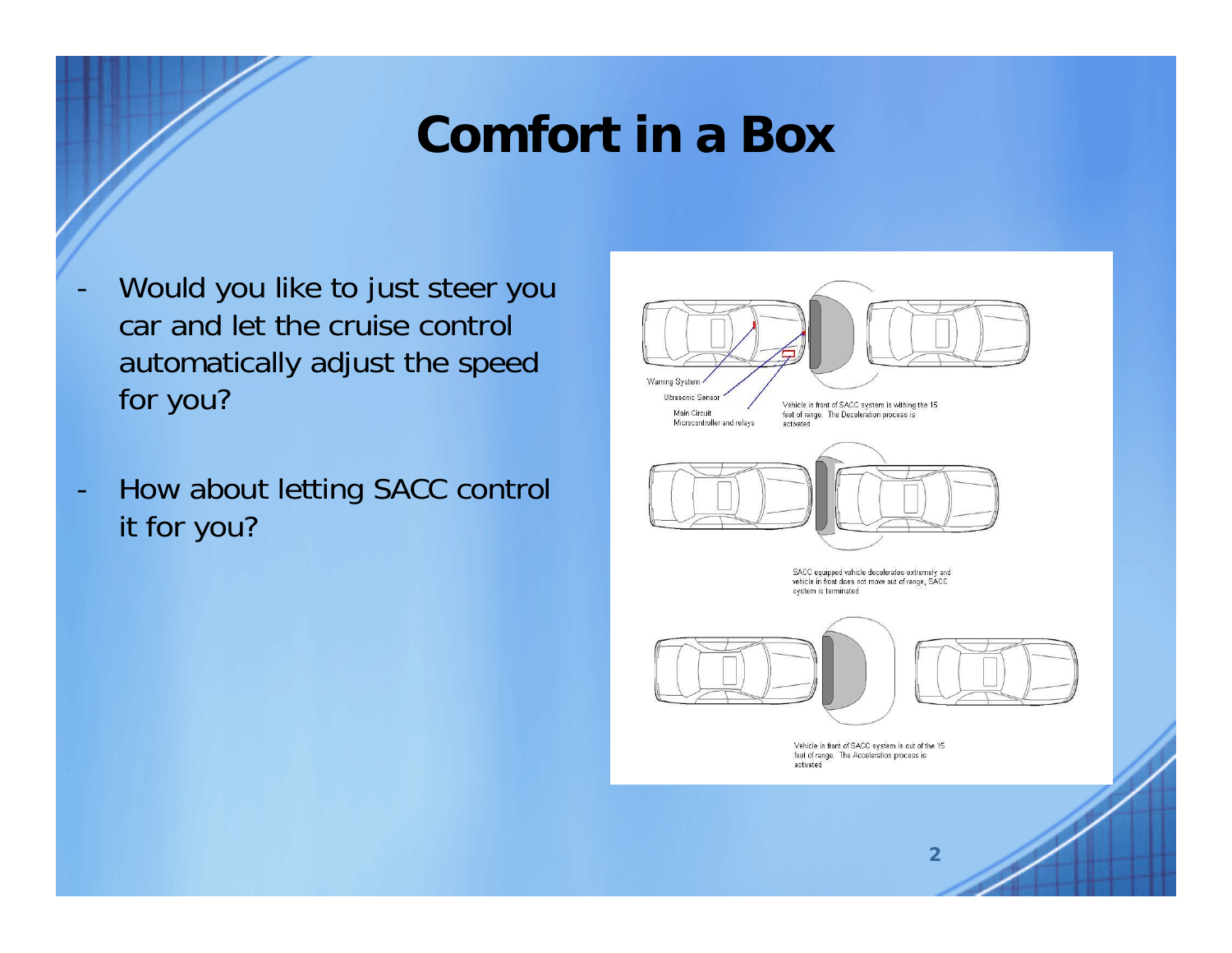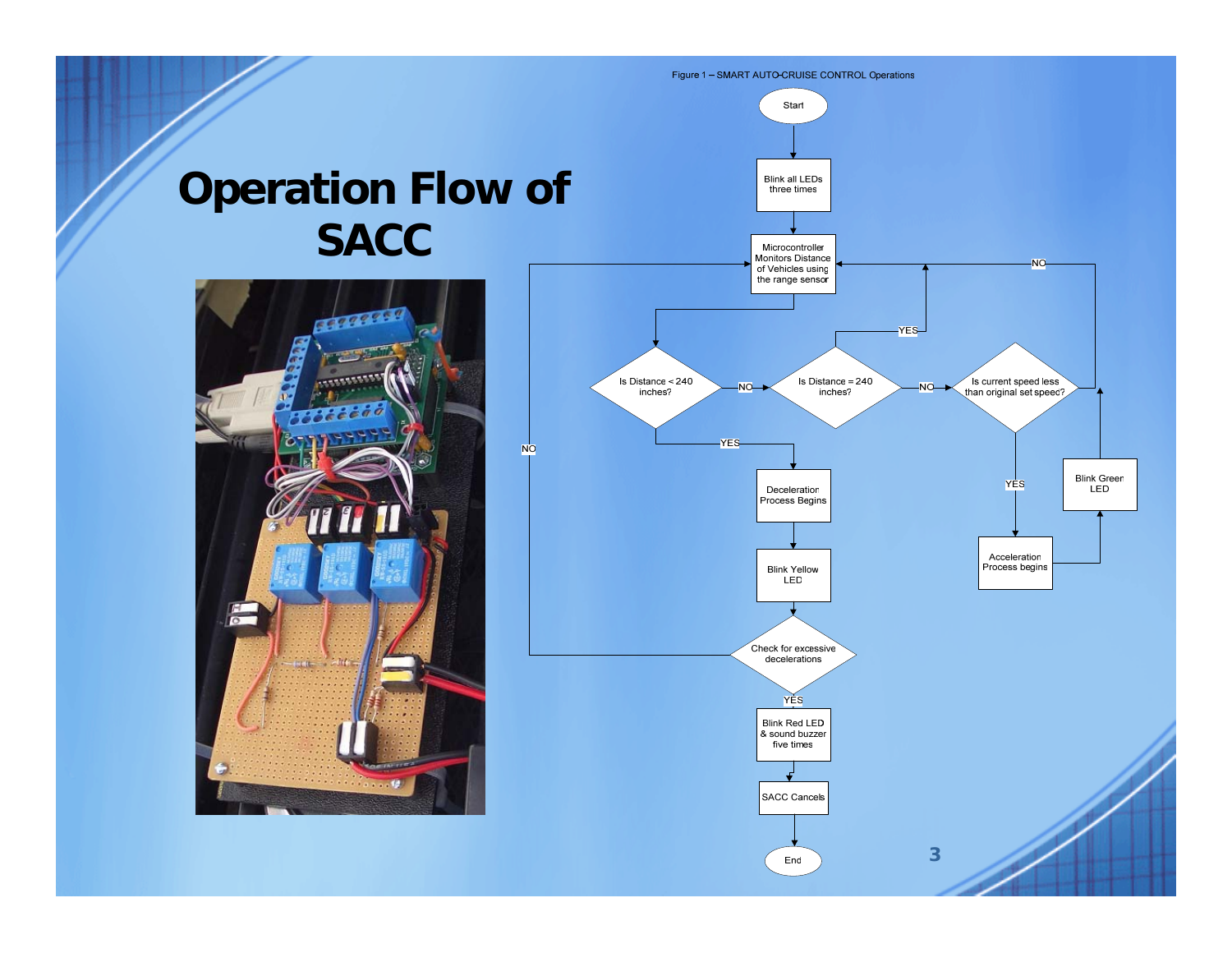# **Constructing SACC**

## Step 1 Step 2 Step 3



Step 4 Step 5 Step 6





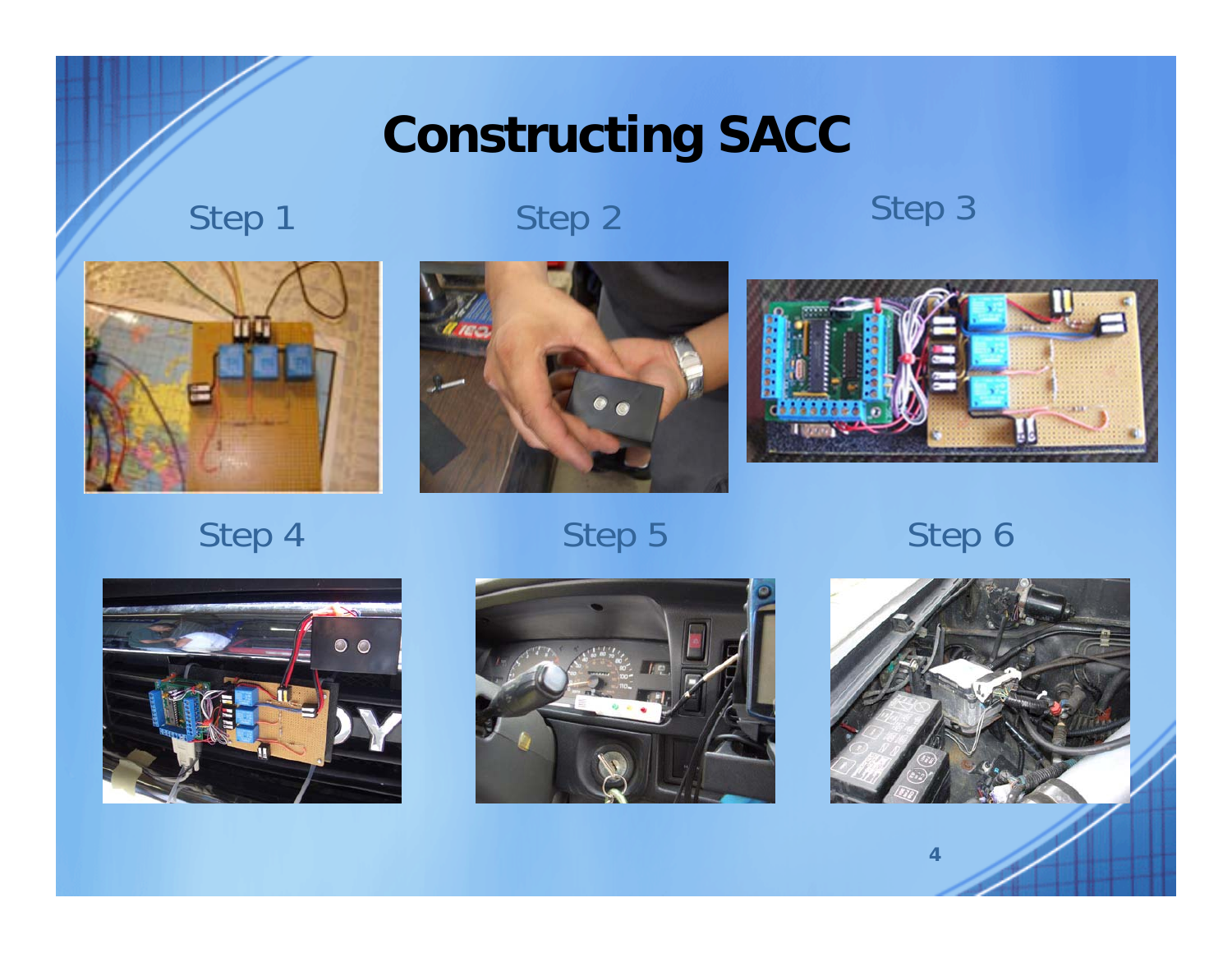

# **Costs**

#### Cost of Parts and Hardware

|                                                                                 | <b>Table 1: Cost of Parts</b><br>and Hardware |          |
|---------------------------------------------------------------------------------|-----------------------------------------------|----------|
| <b>Item</b>                                                                     | <b>Quantity</b>                               | Cost     |
| 8051 Microcontroller                                                            |                                               | \$99.00  |
| Devantec SRF-10 Ultrasonic<br><b>Range Sensor</b>                               |                                               | \$58.55  |
| 8051 DIO Expander                                                               |                                               | \$29.95  |
| Auto Adaptor DC converter                                                       |                                               | \$9.95   |
| Components (LEDS, resistors<br>and relays)                                      | 7                                             | \$6.13   |
| Hardware (switches, buzzer,<br>wires, pin connectors, and<br>enclosure plastic) | 15                                            | \$42.70  |
| <b>Totals</b>                                                                   | 26                                            | \$249.28 |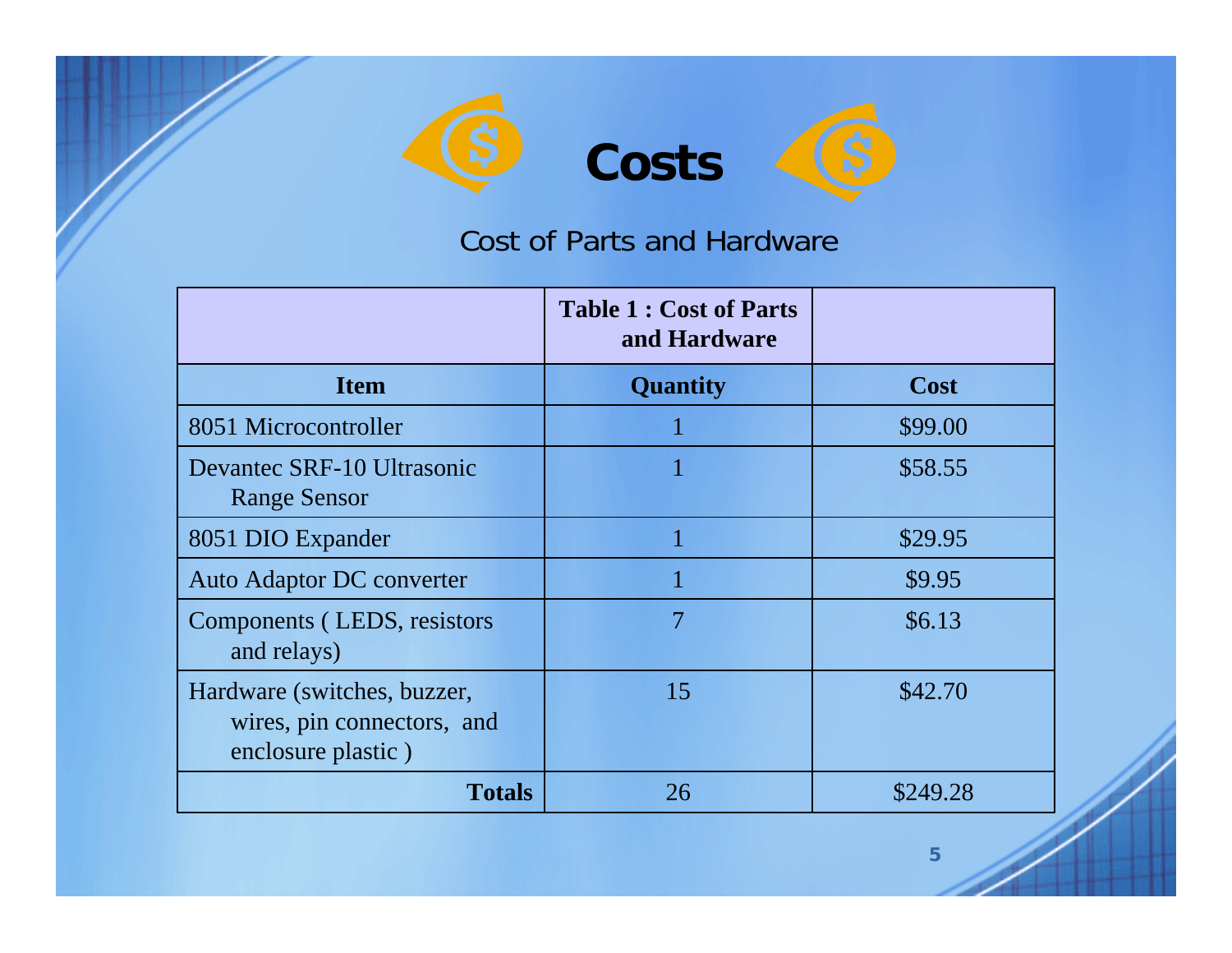

**Costs**



#### Tools and Equipment

Cost of Labor

| <b>Table 2: Cost of Tools and Equipment</b>                        |                       |  |
|--------------------------------------------------------------------|-----------------------|--|
| <b>Items</b>                                                       | <b>Estimated Cost</b> |  |
| <b>Cruise Control Unit</b>                                         | \$300.00              |  |
| <b>Manufacturing Equipment</b><br>(Drilling, Sawing,<br>Soldering) | \$3,000.00            |  |
| Digital Multi-meter                                                | \$150.00              |  |
| <b>Mechanical Car Shop Usage</b>                                   | \$600.00              |  |
| <b>Automotive Tools</b><br>(wire cutters, scissors, tape,<br>etc)  | \$200.00              |  |
| <b>Totals</b>                                                      | \$4,250               |  |

| <b>Table 3: Cost of Labor</b>                 |                                    |  |
|-----------------------------------------------|------------------------------------|--|
| <b>Total Number of</b><br><b>Hours Worked</b> | <b>Salary</b><br>$($15/hours*2.5)$ |  |
| 382                                           | \$14,324.50                        |  |
| <b>Totals</b>                                 | \$14,324.50                        |  |

**Grand Total \$18,823.78**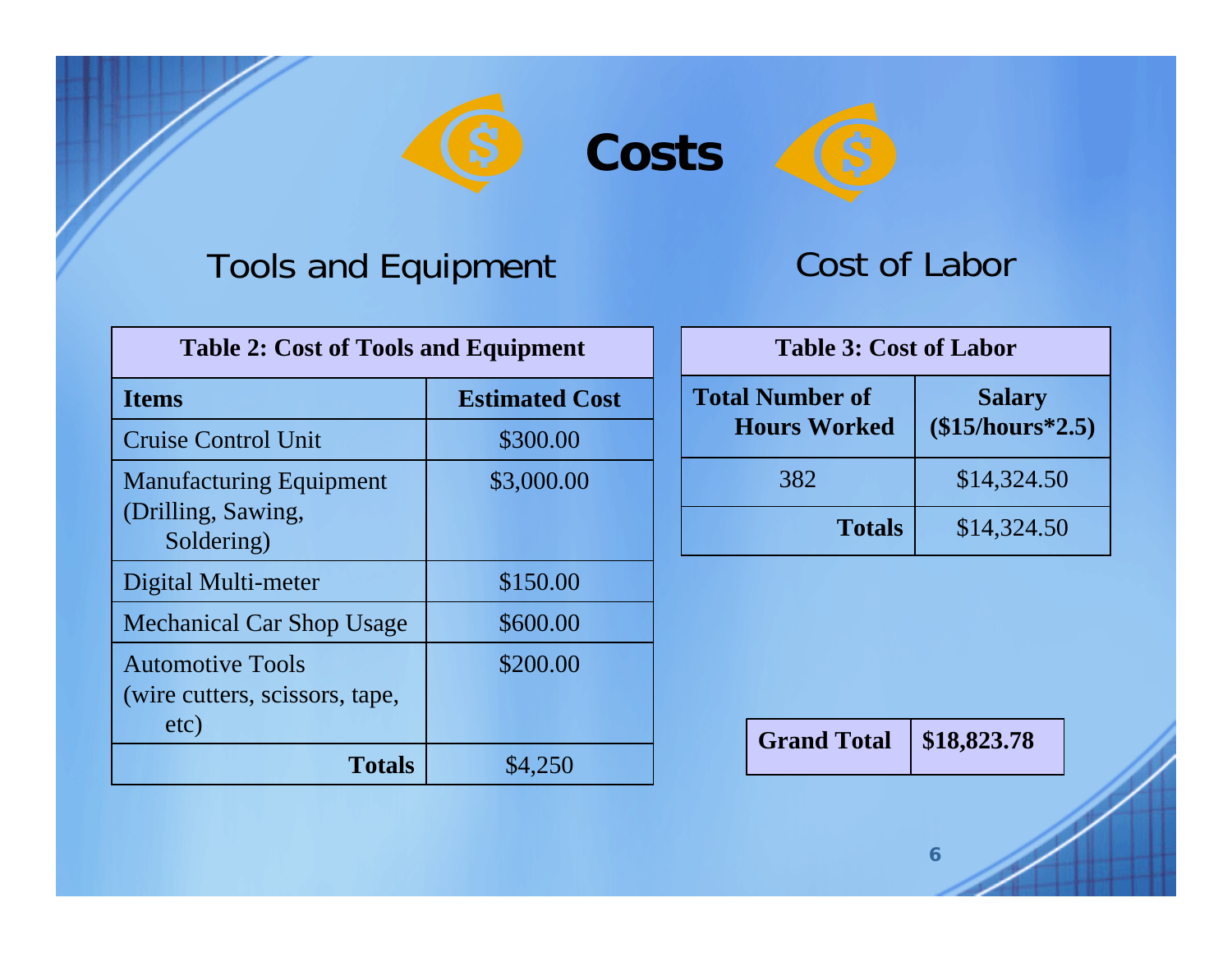### **Possible Future Expansions**

- Using laser or radar sensors to increase range and accuracy
- Designing a way to read the vehicle speed sensor to get a more accurate reading
- Designing a warning system with an LCD to accurately read warning messages